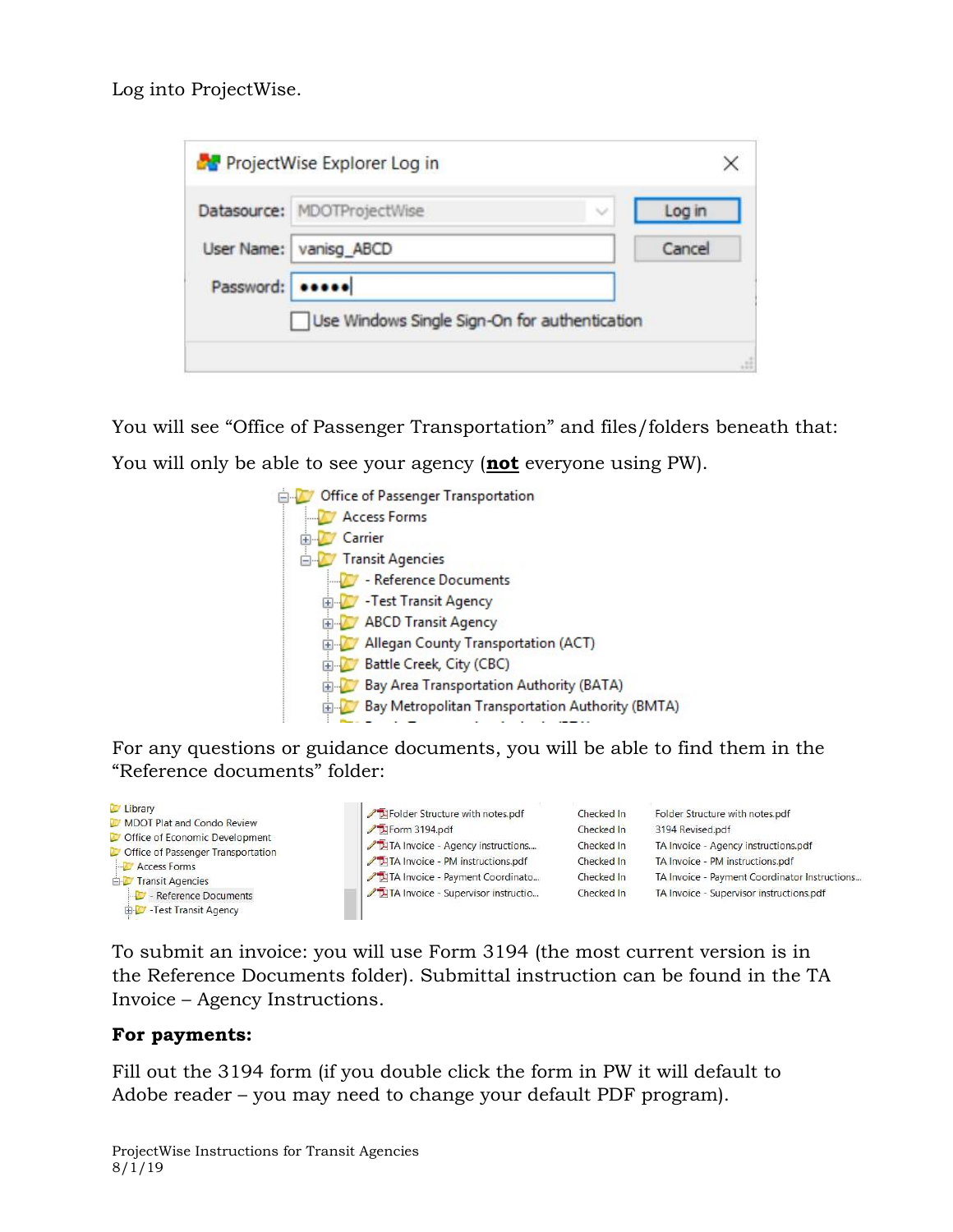**Clear Form** Page 1 of 2

Michigan Department<br>of Transportation 3194 (04/19)

#### **PROJECT WISE PAYMENT FORM**

Directions: Complete the white areas completely. MDOT will complete the gray areas.

| <b>AGENCY NAME</b><br>The Pretend Transit Agency |                                                                                                                                                                                                                                                                                                                                                             |                             |                                                               | <b>AUTHORIZATION / CONTRACT NUMBER</b>                                           | IS PAYMENT PARTIAL OR FINAL?<br>$\boldsymbol{\mathsf{x}}$<br><b>PARTIAL</b> |                                               |
|--------------------------------------------------|-------------------------------------------------------------------------------------------------------------------------------------------------------------------------------------------------------------------------------------------------------------------------------------------------------------------------------------------------------------|-----------------------------|---------------------------------------------------------------|----------------------------------------------------------------------------------|-----------------------------------------------------------------------------|-----------------------------------------------|
|                                                  |                                                                                                                                                                                                                                                                                                                                                             |                             | 20XX-00ZZ/P1                                                  |                                                                                  | <b>FINAL</b>                                                                |                                               |
| $\mathbf x$<br>談<br>韵                            | By approving and submitting this payment, transit agency representative certifies that:<br>All State and Federal procurement guidelines, policies, and procedures have been followed.<br>When applicable, Davis-Bacon certified payroll records have been reviewed.<br>3rd Party is needed and is in place.<br>TRANSIT AGENCY APPROVAL (STAMP OR SIGNATURE) |                             | By Lisa Lubahn at 10:49 am, 6/3/19                            |                                                                                  |                                                                             |                                               |
|                                                  | DATE COMPLETE PAYMENT PACKET RECEIVED<br>NOTES FROM PROJECT MANAGER - MDOT ONLY                                                                                                                                                                                                                                                                             | Payment #1                  | <b>PAYMENT INVISIONS</b>                                      | GG NUMBER - MDOT ONLY                                                            |                                                                             |                                               |
|                                                  |                                                                                                                                                                                                                                                                                                                                                             |                             |                                                               |                                                                                  |                                                                             |                                               |
|                                                  |                                                                                                                                                                                                                                                                                                                                                             |                             |                                                               |                                                                                  |                                                                             | <b>TA RECORD OF:</b>                          |
| PROG.<br><b>AUTH</b><br>LINE                     | <b>LINE DESCRIPTION</b>                                                                                                                                                                                                                                                                                                                                     | <b>JOB</b><br><b>NUMBER</b> | <b>VEHICLE(S)</b><br><b>BEING REPLACED</b><br>(IF APPLICABLE) | <b>IS THIS AMOUNT A</b><br><b>PAYABLE</b><br>(PRIOR YEAR<br><b>EXPENDITURE)?</b> | <b>AMOUNT</b><br><b>REQUESTED</b>                                           | <b>BALANCE</b><br><b>REMAINING ON</b><br>LINE |
| 1/1                                              | One <30ft bus                                                                                                                                                                                                                                                                                                                                               | 123456                      | 67                                                            | n/s                                                                              | \$56,000.00                                                                 | \$4,000.00                                    |

Note: The form is fillable. DO NOT electronically sign the form. You must use the stamp function. Please **DO NOT** print, sign, and scan back in. Your project manager will reject the payment back to you.

### Form 3194 – Field to Complete

Agency Name: please use your legal name as listed on the project authorization. Using any other name or acronym may cause the payment to be rejected.

Authorization/contract number: enter the Authorization / contract number.

Partial/Final payment indicator: check if this is a partial or final payment for the contract/authorization – **NOT** for an individual line. If final is checked, an audit/close may be requested before the authorization or contract is truly completed.

The certifications (as applicable): please certify, by checking all that are appropriate and required.

Transit Agency Approval: after the form has been completed and documents attached – apply the approval stamp to this field. DO NOT electronically sign.

Date Complete Payment Packet Received: completed by MDOT.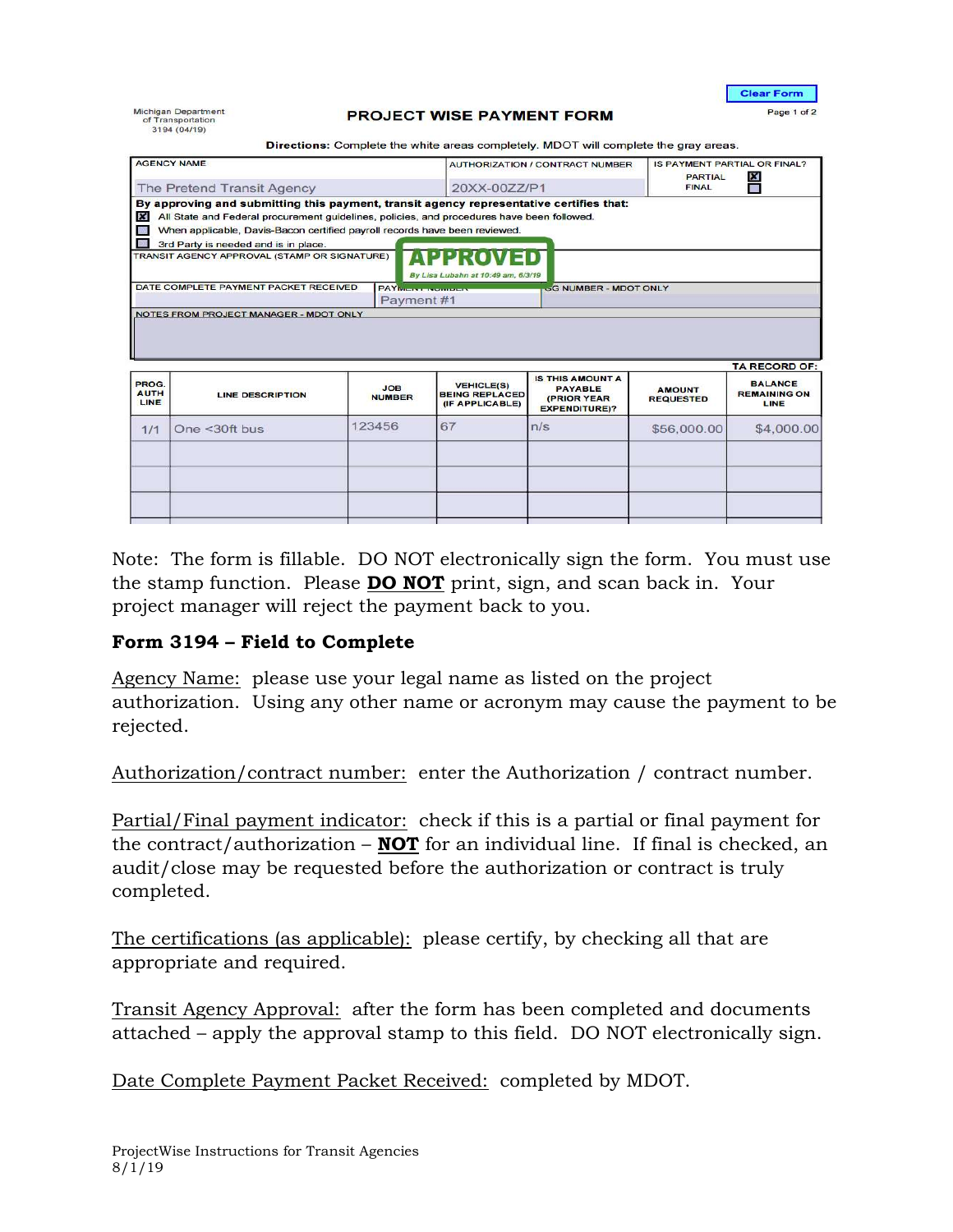Payment Number (Billing Number): assign a unique payment number for the authorization / contract – not a payment for each line. This number will be included in the file name when you save the form. Example: B1 (billing 1).

Prog. Auth Line: what line number(s) from your authorization is this request for? You can pay for multiple lines on one request – but not multiple authorizations/contracts on one form submittal. Your authorization should have line numbers on it, if not, we will use the description you put in to ensure we have the correct line.

Line Description: what are you requesting payment for? (this should match the description in your authorization/contract)

Job Number: located on your authorization.

Vehicle(s) being replaced (if applicable): enter the vehicle/fleet numbers in this field – not the quantity.

Is this amount a payable: if you are paying for something that the invoice / service occurred prior to October 1, state YES

Amount Requested: enter how much are you requesting

Balance Remaining On The line: enter the amount that remains for that line AFTER you have deducted the Amount Requested. Example: If the line had \$1000 and you have requested \$400 then \$600 will be the Balance Remaining on The Line. If your PM has a different amount for the balance, they will contact you.

Total amount requested: You do NOT need to fill this in, it will automatically total. Please check to make sure the amount matches your request.

## Attaching Supporting Documentation to the Form 3194

Please make sure that when scanning your supporting documents that a high resolution, or picture quality scanner is used.

While in your PDF program you may either drag and drop files from your computer into the Form 3194 or use the insert function. Insert only the required support documentation. Required support documentation details can be found on OPTs website under, Resources, Reference Manual for Transit Agencies, Payment processing.